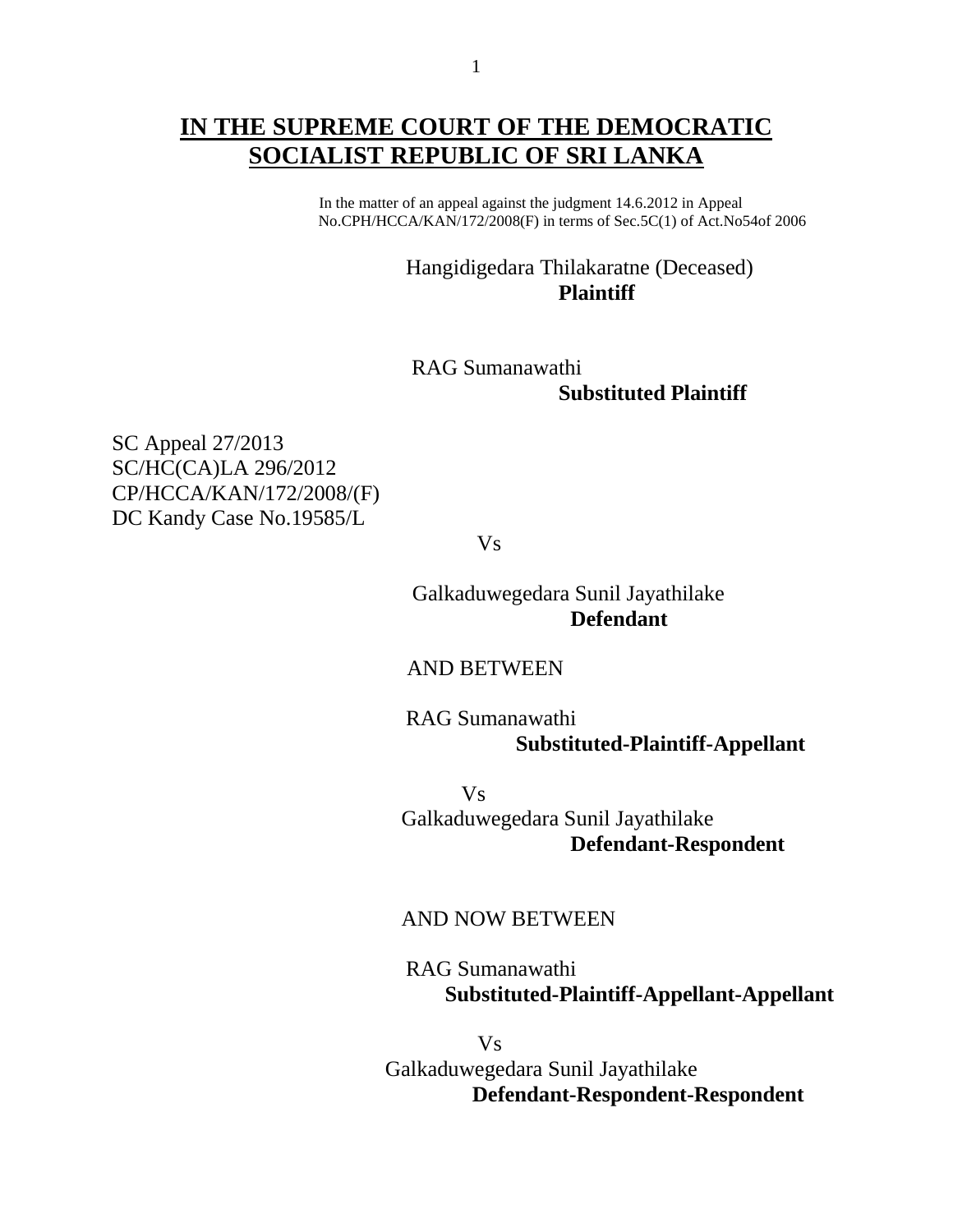- Before : Eva Wanasundera PC, J B. Aluwihare PC, J Sisira J De Abrew J
- Counsel : H. Withanachchi with Anuradha Weerakkody for the Substituted Plaintiff-Appellant-Appellant Chandrasiri de Silva with Nadeera Weerasinghe for the Defendant-Respondent-Respondent

Argued on : 26.10.2015 Written submissions tendered on : 9.12.2014 by the Plaintiff-Appellant 24.11.2014 by the Defendant-Respondent. Decided on : 10.12.2015

#### **Sisira J De Abrew J.**

The original plaintiff Hangidigedara Thilakaratne who is now dead instituted this action in the District Court of Kandy praying, inter alia, for

- 1. a declaration that he was the owner of the land described in the schedule B to the plaint.
- 2. eviction of the Defendant-Respondent-Respondent (hereinafter referred to as Defendant-Respondent) from the said land and damages.

 Thilakaratne"s wife Sumanawathi has been substituted in the room of Thilakaratne.

 The learned District Judge after trial, by his judgment dated 3.3.2008, dismissed the plaintiff"s action. Being aggrieved by the said judgment of the learned District Judge, the Substituted Plaintiff-Appellant-Appellant (hereinafter referred to as the Plaintiff-Appellant) appealed to the Civil Appellate High Court (hereinafter referred to as the High Court). The High Court, by its judgment dated 14.6.2012, affirming the judgment of the learned District Judge, dismissed the appeal. Being aggrieved by the said judgment of the High Court, the Plaintiff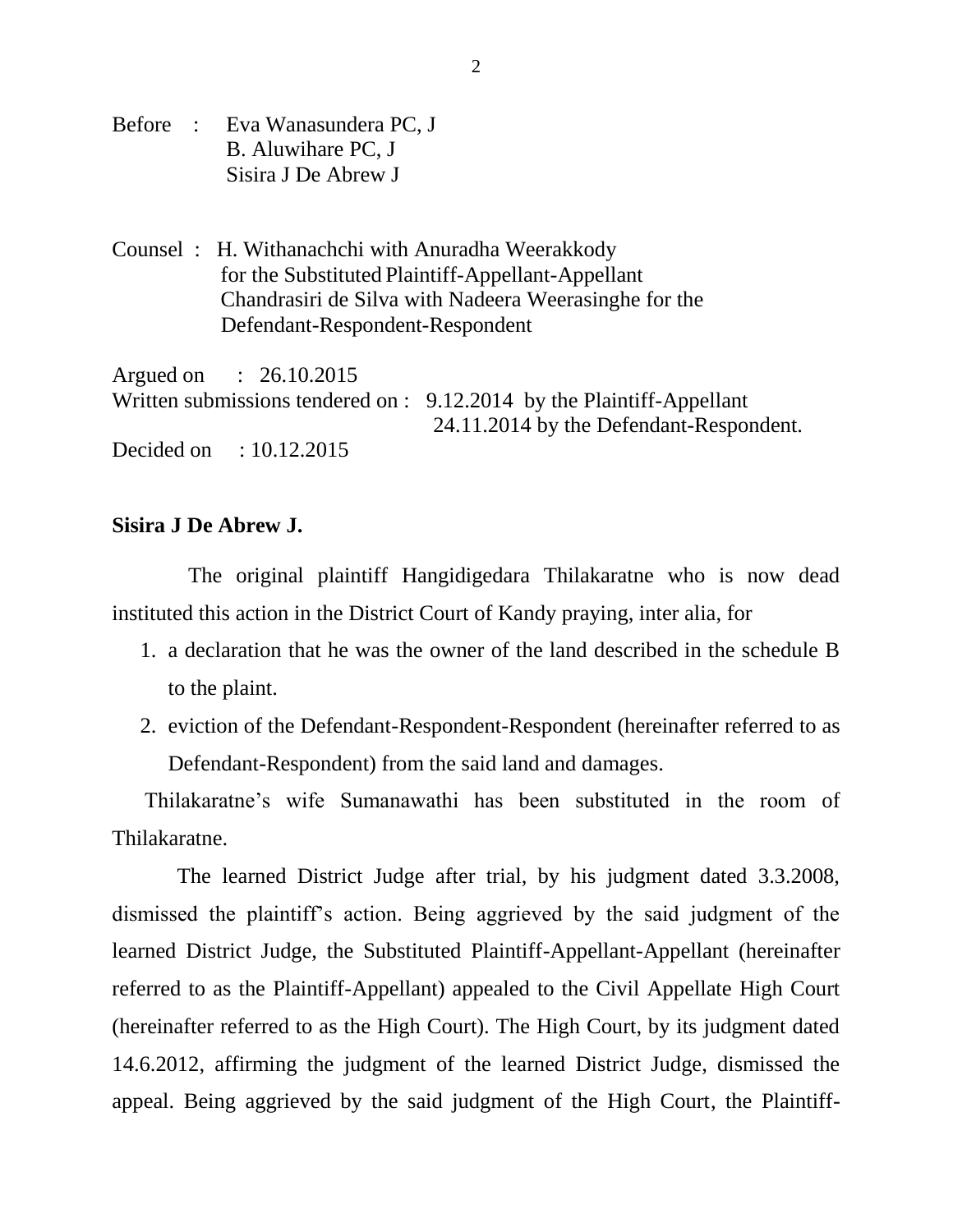Appellant has appealed to this court. This court, by its order dated 1.2.2013, granted leave to appeal on the questions of law set out in paragraph 19  $(i)$ , $(ii)$ , $(iii)$ of the petition of appeal which are reproduced below.

- 1. Did the High Court and the District Court err in law by coming to a finding that the vendors of Deed No. 933 were not allotted any share from the corpus whereas in fact the said vendors had become entitled to the corpus by Deed No.2621?
- 2. Did the Courts below err in law by coming to a conclusion that the plaintiff had failed to prove his title owing to the failure that there was no reference to Deed No.2621 from which the vendor therein became entitled to the land in suit in Deed No.933 relied upon by the Plaintiff?
- 3. Did the Courts below err in law by not taking into account the evidence adduced by the vendor in Deed No. 933 to the effect that the vendors therein had transferred the rights to the corpus which may be allotted to their predecessor, to the Plaintiff?

Court has also allowed the following question of law.

"Whether the maxim of *exceptio rei venditae et traditiae* is applicable in the circumstances of this case?"

 The son of the Plaintiff-Appellant, in his evidence, relying on the plaint and documents produced at the trial, inter alia, stated the following matters.

- 1. Hangidigedara Jeevanhamy who was the father of Hangidigedara Thilakaratne instituted partition action No.7445/P in the District Court of Kandy seeking to partition the land described in the schedule A to the plaint.
- 2. While the partition action was pending Galkaduwegedara Sethuwa (hereinafter referred to as Sethuwa), the  $1<sup>st</sup>$  defendant in the partition case No.7445/P, by deed No.2621(P1) dated 4.8.1975, transferred his rights, title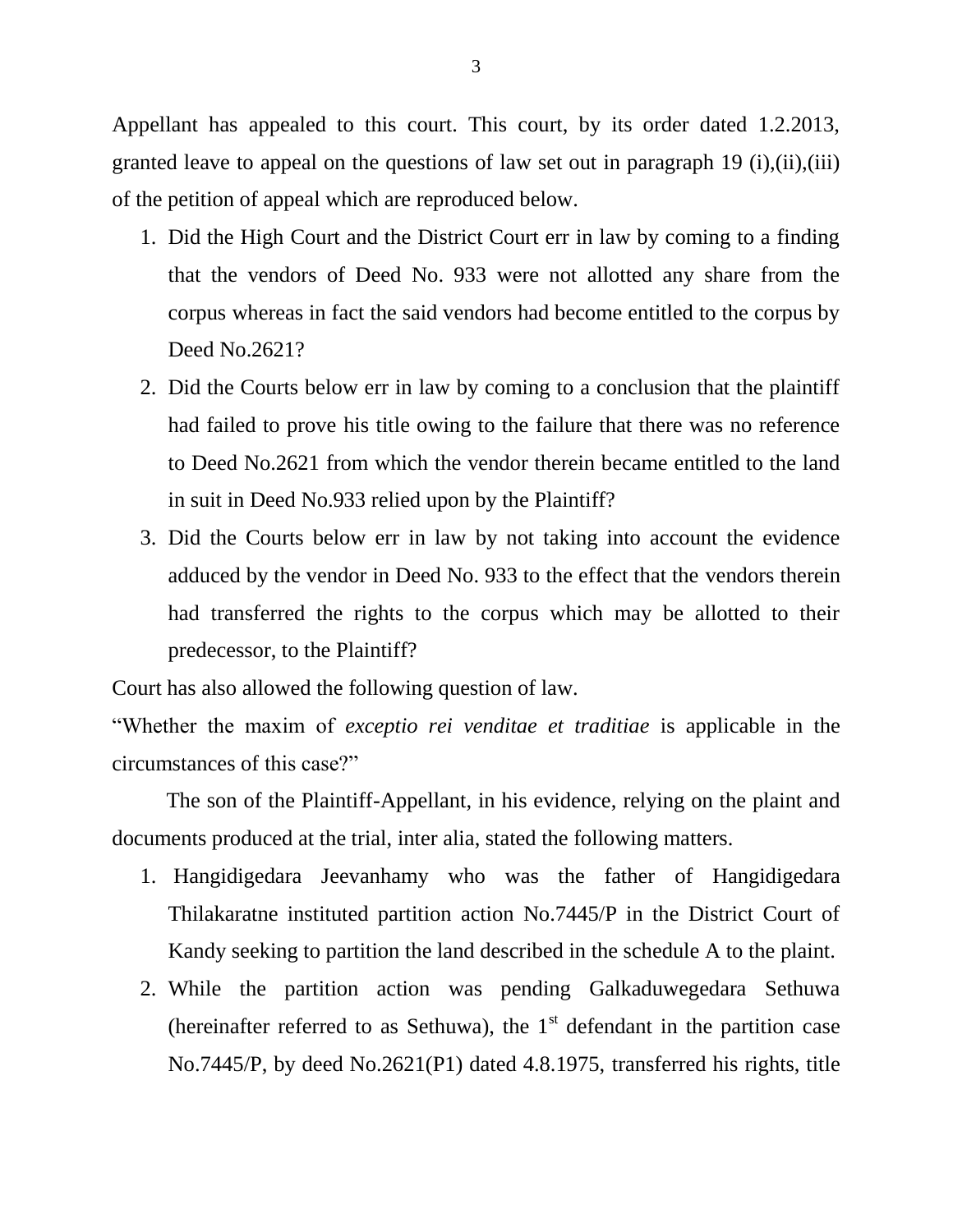and interest that may be allotted to him in the final decree of the partition case to Galkaduwegedara Sirisena (hereinafter referred to as Sirisena).

- 3. The said Sirisena and Galkaduwegedara Welliya (hereinafter referred to as Welliya), by deed No 933(P2) dated 12.2.1980, transferred their rights, title and interest derived from Sethuwa to Hangidigedara Thilakaratne who was the original plaintiff in the case. (According to deed No.933 this position is not correct. Although the Plaintiff-Appellant says these facts, I have, elsewhere of this judgment, discussed whether this was the true position). Although Welliya"s name appears in deed No.933 as one of the owners, he has not got any title to the property by deed No.2621.
- 4. In terms of the Final Decree entered on 9.5.1988 in partition case No 7445/P, Sethuwa was allotted Lot No.4 in plan No.6447A.

 The said Lot No.4 is the corpus in present case. The plaintiff-Appellant relying on the above facts, claims that he is entitled to the rights, title and interest of Sethuwa who was allotted Lot No.4 of Plan No.6477A in the above partition case.

 The mother of the Defendant-Respondent in her evidence relying on the answer filed by the defendant and the documents produced at the trial has, inter alia, stated the following facts.

- 1. Sethuwa, the  $1<sup>st</sup>$  defendant in the partition case No.7445/P, by deed No.10839[V1] dated 13.12.1985, transferred his rights, title and interest that may be allotted to him in the Final Decree in the said partition case.
- 2. The Defendant-Respondent who was placed in possession of the land by Sethuwa was in uninterrupted possession.

 The Defendant-Respondent only moved for dismissal of action of the plaintiff.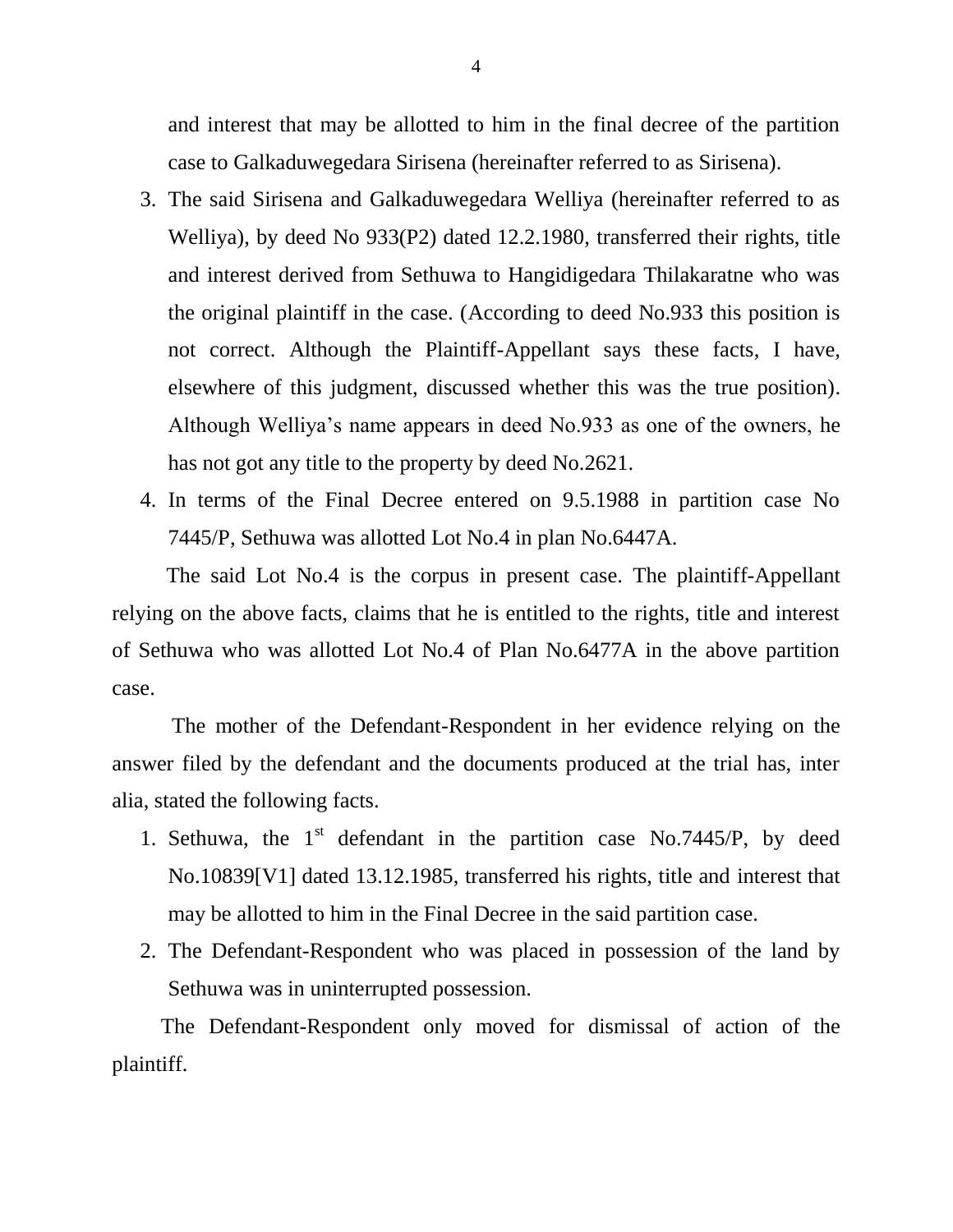When I consider the documents in this case it is clear that Sethuwa, on two occasions, had transferred his rights, title and interest that may be allotted to him in the partition case No.7445/P. One was by deed No.2621[P1] to Sirisena on 4.8.1975 and the other one was by deed No.10839[V1] to the Defendant-Respondent on 13.12 1985. It is undisputed that in the Final Decree in the partition case no. 7445/P Sethuwa was allotted Lot No.4 depicted in final partition plan No.6477A.

 Sethuwa, by deed No.2621[P1] dated 4.8.1975, transferred his rights, title and interest that may be allotted to him in the Final Decree in partition case No.7445/P to Sirisena. Sethuwa was the  $1<sup>st</sup>$  defendant in the said partition case. The Final Decree of the partition case No.7445/P was entered only on 9.5.1988. Sirisena and Welliya executed the deed No.933 [P2] on 12.2.1980 which was well before the entry of the partition decree. Thus in any event when Sirisena executed the deed No.933 he had not had title to the property. It is interesting, at this stage, to consider Section 66 of the Partition Law No 21 of 1977 which reads as follows.

- *(1) After a partition action is duly registered as a lis pendens under the Registration of Documents Ordinance no voluntary alienation, lease or hypothecation of any undivided share or interest of or in the land to which the action relates shall be made or effected until the final determination of the action by dismissal thereof, or by the entry of a decree of partition under section 36 or by the entry of a certificate of sale.*
- *(2) Any voluntary alienation, lease or hypothecation made or effected in contravention of the provisions of subsection (1) of this section shall be void ;*
- *(3) Any assignment, after the institution of a partition action, of a lease or hypothecation effected prior to the registration of such partition action as a lis pendens shall not be affected by the provisions of subsections (1) and (2) of this section.*

It is also noteworthy to state Section 67 of the old Partition Act No.16 of 1951 which reads as follows.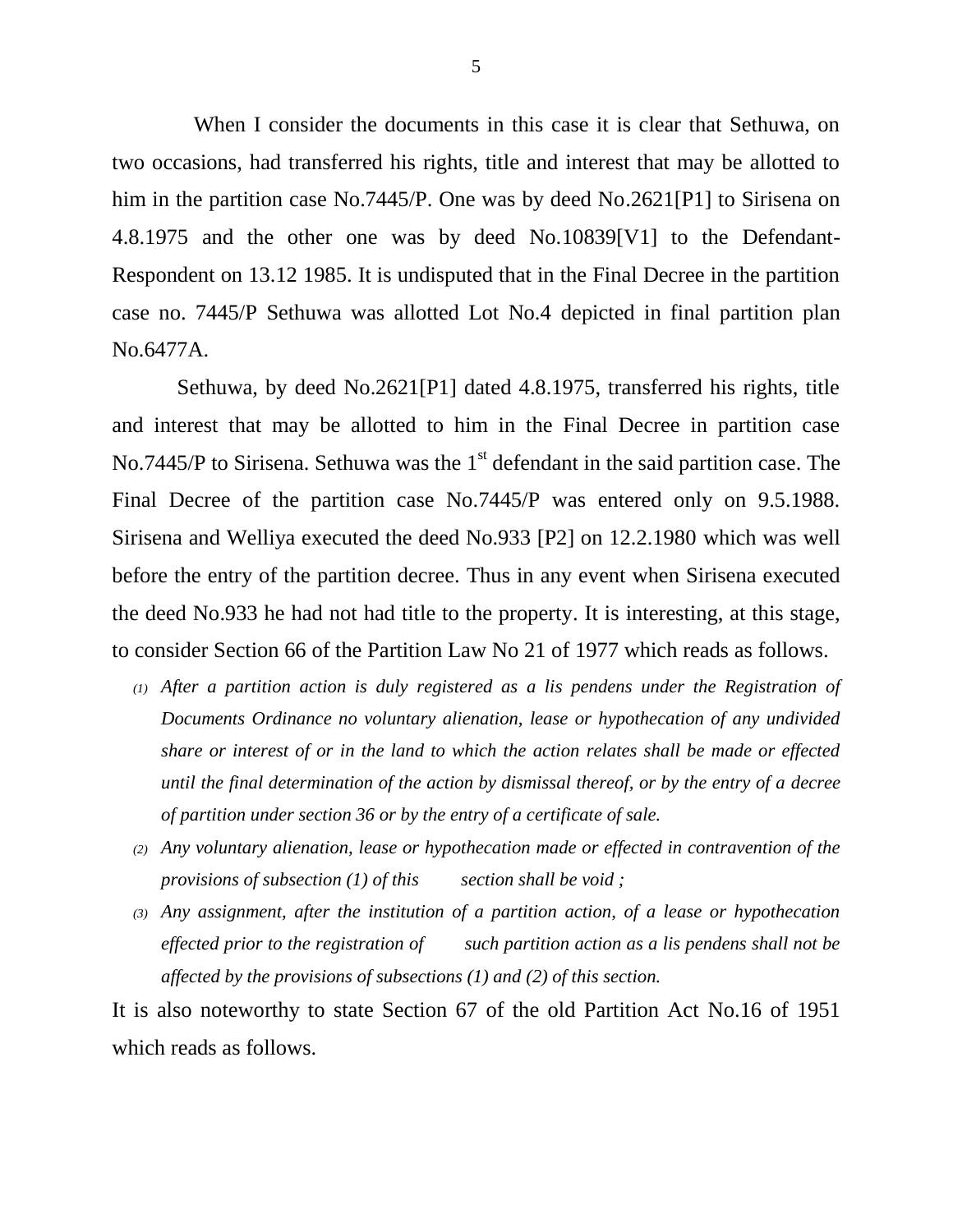- *(1) After a partition action is duly registered as a lis pendens under the Registration of Documents Ordinance no voluntary alienation, lease or hypothecation of any undivided share or interest of or in the land to which the action relates shall be made or effected until the final determination of the action by dismissal thereof, or by the entry of a decree of partition or by entry of a certificate of sale.*
- *(2) Any voluntary alienation, lease or hypothecation made or effected in contravention of the provisions of subsection (1) of this section shall be void.*

Although there is strict provision in the partition law which prohibits transfer of undivided share of the corpus in a partition case pending the partition action, there appears to be case law which is somewhat contrary to this prohibition. Although I do not strictly intend to follow this case law in the present case, it is necessary to state here the said judicial decisions.

 In MWAP Jayathilake Vs PG Somadasa 70 NLR 25 it was held: *"Section 67 of the Partition Act has not altered the position which prevailed under the former Partition Ordinance that the prohibition against the alienation or hypothecation of an undivided share or interest pending a partition action does not prevent a party from disposing, during the pendency of the action, of the interest that will be ultimately allotted to him in the final decree."*

In B. Sillie Fernando Vs W Silman Fernando 64 NLR 404 it was held: *"Where, prior to the entering of the interlocutory decree in a partition action, a party transfers by sale or donation whatever will be allotted to him by the final decree, the lot in severally finally allotted to the transferor or those representing him (if he has died before the entering of the final decree) will automatically pass and vest in the transferee, without any further conveyance by the transferor or his representatives."*

 However it is interesting to find out what Sirisena and Welliya by deed No.933[P2] dated 12.2.1980 sold to Hangidigedara Thilakaratne. The schedule in the said deed No.933 states as follows:

 "All our right title and interest in and to all that land called Galkaduwehena and the share that may be allotted **to us** in the District Court of Kandy Partition case No. P 7445 in and to all that land called Galkaduwehena of two pelas in paddy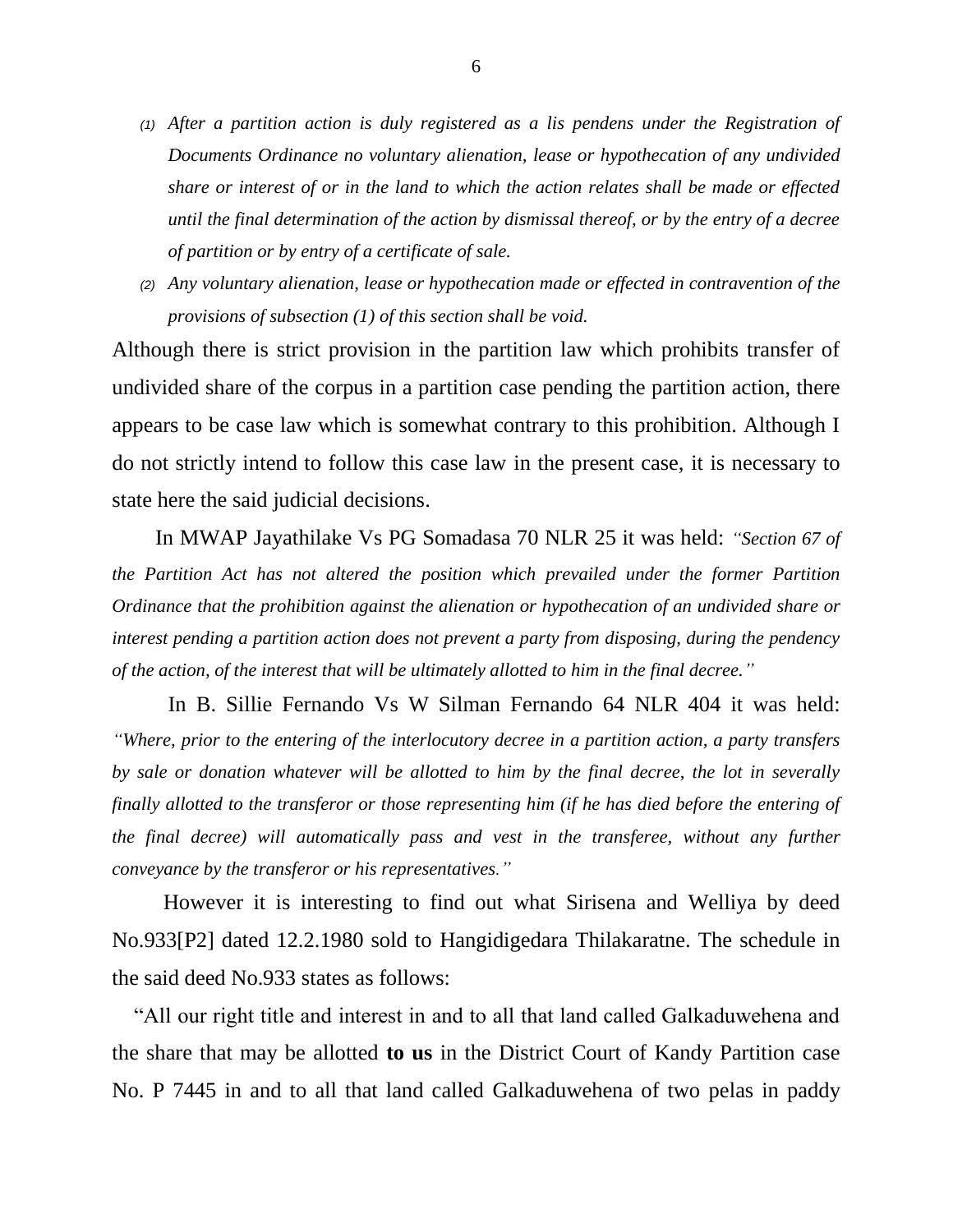showing extent situated at Dehigama in Gangapalatha of Yatinuwara in the District of Kandy Central Province and bounded on the East by fence of the garden of Jambukotuwa of Horatale, South by the fence of Gamawalauwehena, West by fence of the garden of Don Haramanis Appuhamy, and on the North by Ella of Koholane Kumbura, together with the house and everything standing thereon." (emphasis added).

 It is therefore seen that Sirisena and Welliya, by the said deed No.933, have transferred the share that may be allotted to them by the partition case No.7445/P in the District Court of Kandy. Were they parties in the said partition case? The answer is in the negative. Thus no share has been allotted to them in the partition case. In fact no share could or would be allotted to them in the partition case as they were not parties. In the schedule of the deed No 933(P2), Sirisena and Welliya have not referred to Sethuwa's share that would be allotted to him in the partition case No.7445/P and to the deed No.2621. By deed No.933(P2), they have not transferred to Hangidigedara Thilakaratne what was given to Sirisena by Sethuwa by deed No.2621. By the Final Decree (P3) in the Partition case No.7445/P Sirisena and Welliya have not been allotted any share of the corpus. Therefore by deed No.2621(P1) and deed No.933(P2), the original plaintiff Hangidigedara Thilakaratne had not derived title of Lot No.4 of the final partition plan No.6477/A.

In an action for *rei vindicatio* the burden is on the plaintiff to prove his title. This view is supported by the following judicial decisions. In Luwis Singho and others Vs Ponnamperuma [1996] 2 SLR 320 it was held that *"actions for Declaration of Title and ejectment (as in this case) and Vindicatory actions are brought for the same purpose of recovery of property. In a Rei Vindicatio action the cause of action is based on the sole ground of violation of the Right of Ownership, in such an action proof is required that;*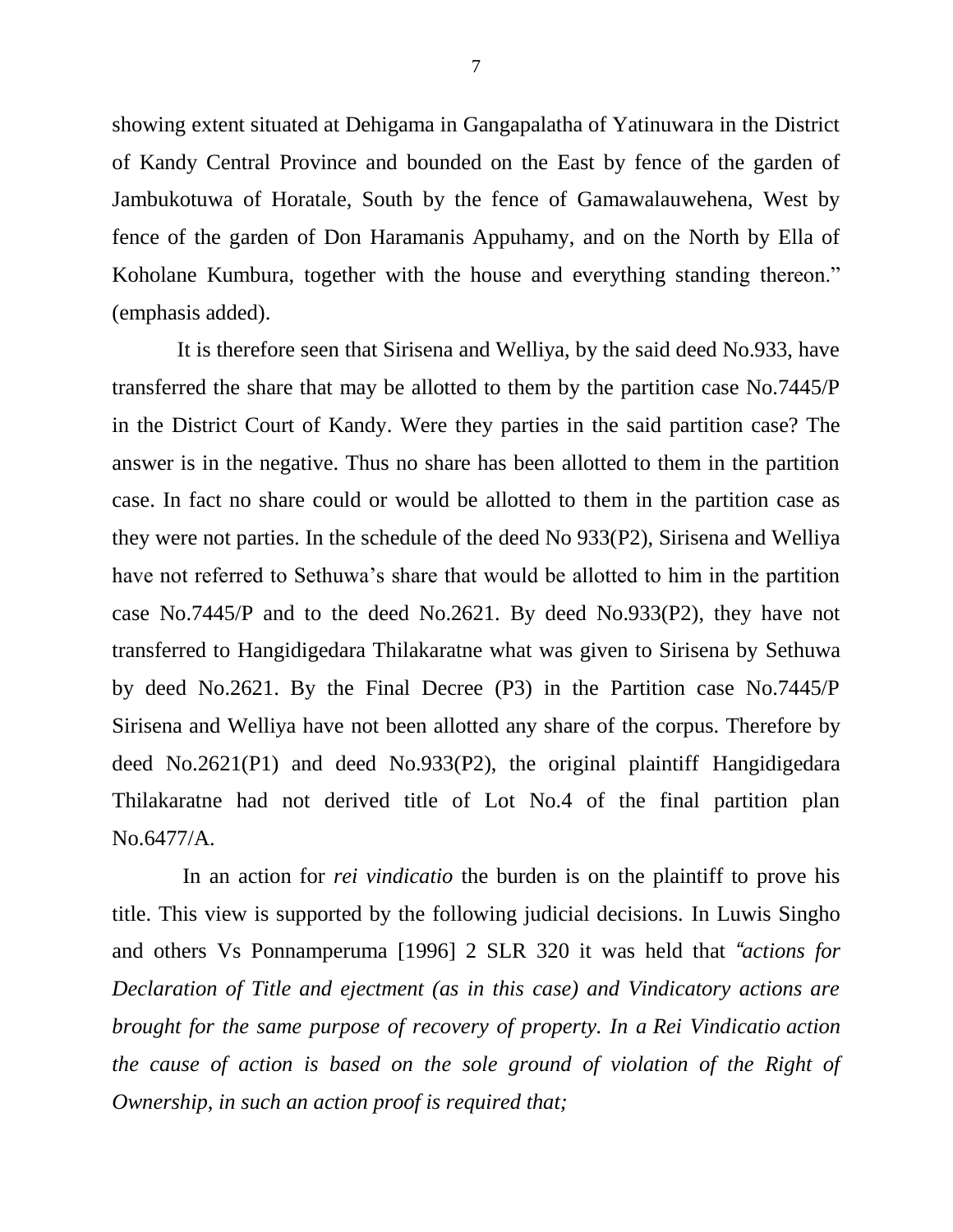*(i) the Plaintiff is the owner of the land in question i.e. he has the dominium and, (ii) that the land is in the possession of the Defendant".*

 In Loku Menika and Others Vs Gunasekare [1997] 2 SLR 281 following facts were observed. *"The plaintiff-respondent instituted action seeking a declaration of title to the corpus. The defendant-appellant himself claimed title on a chain of title set out in his answer. The District Court held in favour of the plaintiff. In the appeal, it was urged that the learned District Judge had failed to appreciate that in a declaratory action the plaintiff must strictly prove his title."* Court of Appeal held thus: *"The plaintiff must set out his title on the basis on which he claims a declaration of title to the land and must prove that title against the defendant."*

 Plaintiff Hangidigedara Thilakaratne had filed a *rei vindicatio* action. Therefore he must prove the title to the land which is Lot No.4 of the final partition plan No.6477/A, but he has not proved it. Therefore his action should fail. The Defendant-Respondent has only asked for the dismissal of the Plaintiff"s action.

 Learned counsel for the Plaintiff-Appellant contended that the learned High Court Judges have not applied the doctrine of *exceptio rei venditae et traditiae.* When considering the said doctrine it is important to consider a passage from the book titled 'The Law of Property in Sri Lanka by Prof. GL Peiris' 3<sup>rd</sup> Reprint-page 140 which states as follows.

 "The general rule is that the transferor should be the owner at the time delivery is made.

 However an important qualification to this rule is contained in the Roman-Dutch common law doctrine as to the *exceptio rei venditae et traditiae.* The effect of the doctrine is that, where a vendor sells without title but subsequently acquires one, this title accrues to the benefit of the purchaser and those claiming through him, the moment of its acquisition by the vendor."